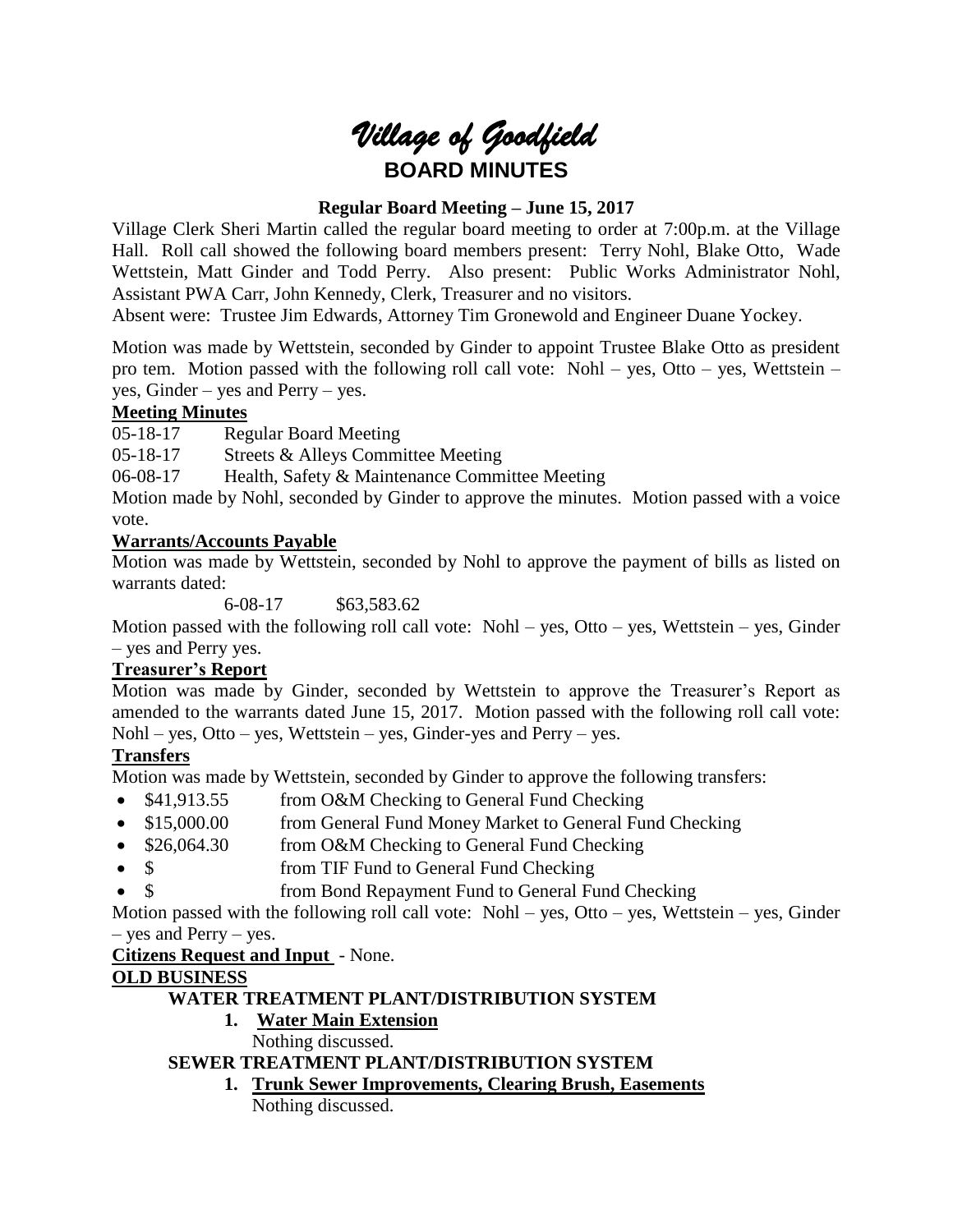#### **Payment of outstanding invoices upon request of Village Engineer**

#### No outstanding payments.

#### **Skybeam (DTN)**

Rise Broadband took their new equipment off of water tower but left the old equipment on. A Village employee will go up the tower and take a look to see what was left on. Then Village Attorney will send a letter to Rise Broadband requesting them to remove the old equipment.

#### **Rte. 117 Sanitary Sewer Service**

GA Rich has regraded the ditch. Engineer instructed the Village to wait to make final payment until grass is growing.

## **Comprehensive Plan/Mile and a half radius map**

Nothing discussed.

#### **The Lakes at Oak Valley Drainage Easements**

The Village is still waiting on two signatures.

## **Safety Improvement for Norfolk Southern Railroad @ Harrison & Birkey Street**

PWA Nohl made contact with the track supervisor. He is trying to get Josh a date they will get their work done. Engineer Yockey will get documents ready. The Village may have to file for an extension and put it out for bids in the spring.

## **Budget / Appropriations – Ordinance 17-03**

Motion was made by Wettstein, seconded by Nohl to approve **Ordinance #17-03**, an ordinance providing for the annual appropriation and budget. Motion passed with the following roll call vote: Nohl – yes, Otto – yes, Wettstein – yes, Ginder yes and Perry – yes.

#### **Possible Annexation**

Tabled.

#### **Replace Dump Truck**

Motion was made by Ginder, seconded by Nohl to approve the purchase of a Ford F550, snow plow, bed, Koenig body and stainless spreader. Cost is \$82, 612.00. Motion passed with the following roll call vote: Nohl – yes, Otto – yes, Wettstein – yes, Ginder yes and Perry – yes.

#### **Police Department**

Nothing discussed.

## **Burning in the Village**

Health, Safety & Maintenance Committee Chairman, Matt Ginder, gave an update from the 6-8-17 Committee minutes. They will draft modifications to the code and submit them to the Village Attorney and the full Board for review. The committee also agreed to address burning and garbage pickup protocol in a future newsletter.

#### **Appointments – Committees**

Tabled.

## **NEW BUSINESS**

## **Prevailing Rate of Wages Ordinance #17-02**

Motion was made by Ginder, seconded by Nohl to approve **Ordinance #17-02,** an Ordinance establishing prevailing rates of wages in construction of public works.

Motion passed with the following roll call vote:  $Nohl - yes$ , Otto – no, Wettstein – yes, Ginder yes and Perry – yes.